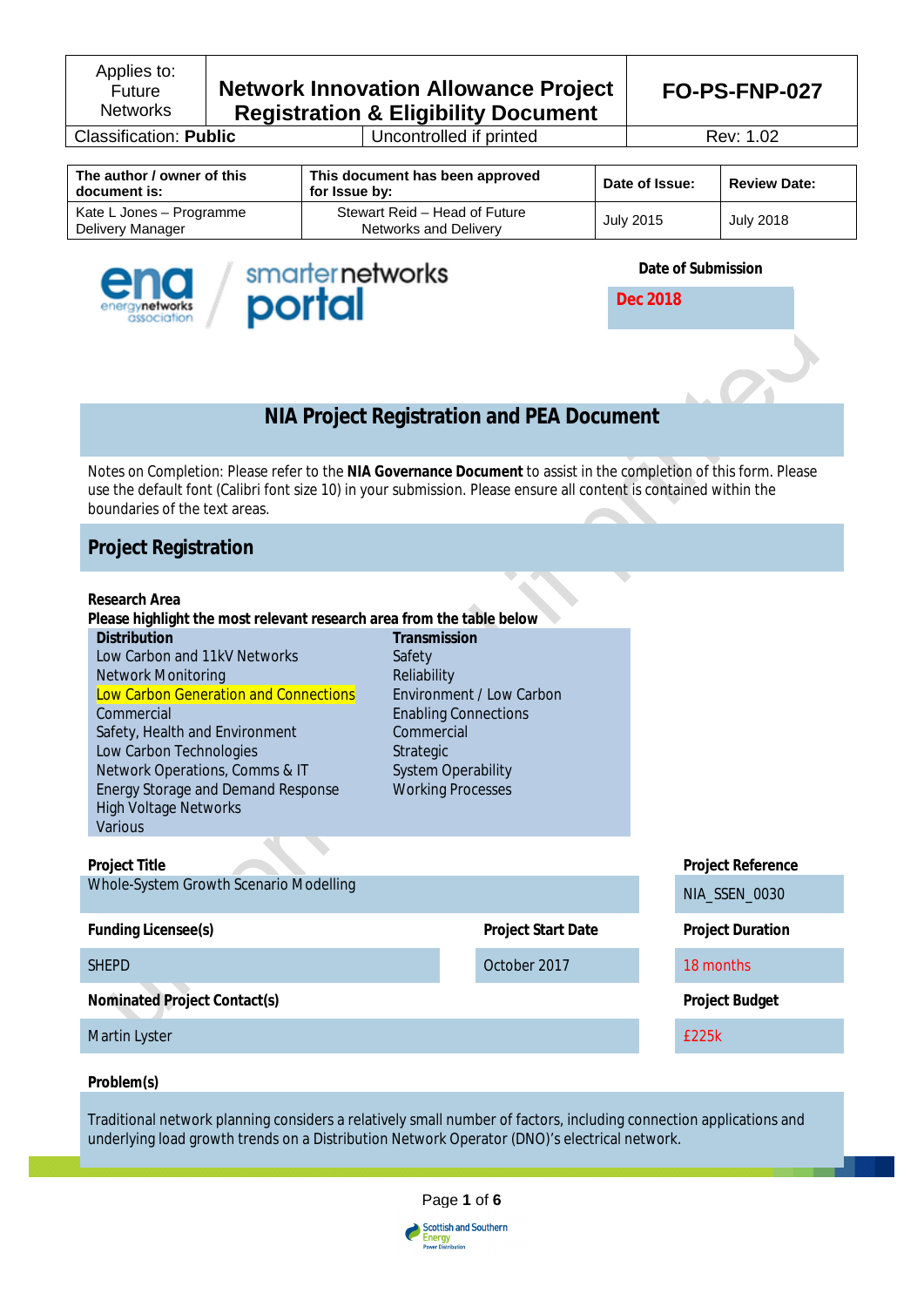**Classification: Public Classification: Public** Uncontrolled if printed Rev: 1.02

A key role of a Distribution System Operator (DSO) (as defined in the ENA Open Networks project) is to undertake "Whole system planning". This means taking into account factors broader than the immediate demands on the local electrical network when considering how to meet customers' needs. Whole system planning requires the DSO to:

- Make decisions on investment in network assets, or flexibility
- Consider local energy scenarios to realise optionality value and make least-regret investments
- Take into account all reasonable solutions across Distribution, Transmission, and other energy networks and sources
- Provide local investors, customers and communities with visibility to inform decisions in relation to their own investments

The foregoing has to be done in a manner which balances cost and reliability across all relevant energy networks.

The industry has been moving towards whole system planning, with projects carried out on Orkney, the Western Isles, and SW England, which have consolidated the aspirations of communities and developers, to connect Distributed Generation, and to use smart and conventional solutions to meet these needs. This now needs to progress further, so that the analysis considers the overall energy requirements of a local geographical area, taking into account the community; planning policy; transport policy; and other energy sources or sinks (such as gas networks). This has not yet been undertaken and will become increasingly important as decarbonisation shifts energy demands between fuels, and as additional decentralised generation seeks to connect.

We may need to plan proactively for appropriate TOTEX investment ahead of connection requests, while ensuring that any investment in capacity ahead of need is a low-regret option. The proposed study will gather evidence to assess the need for such anticipatory investments, and identify possible investment triggering factors. This will ensure that the risk of creating stranded assets is kept as low as possible through making the most effective use of flexible resources, demand side response, active network management, and constraints.

This approach will require a new framework for identifying energy needs that encompasses a range of future energy scenarios, taking into account insights into local developments and needs. The project is relevant to both Transmission and Distribution, and will be led by Distribution.

# **Method(s)**

The Scottish Government is formulating its energy policy, and as part of this process have suggested the identification of three representative parts of Scotland in which they can explore the optimal solution for meeting the needs of these communities and associated businesses. This will include consideration of gas networks; electrification of transport; fuel poverty; and local energy aspirations. In response, we propose to:

- 1. Develop a methodology for undertaking a whole system assessment of the energy needs of a particular area, including:
	- a) Stakeholder Engagement approach
	- b) Local generation and demand scenarios
	- c) Existing asset condition and replacement needs
	- d) Investment options within and outwith the distribution network
- 2. Develop a methodology for selecting the optimal solution
- 3. Provide appropriate visibility to stakeholders
- 4. Test these methodologies in the following three areas:
	- a) Fort William
	- b) Dundee
	- c) Islay

These diverse areas will require us to examine the impact of multiple factors, such as:



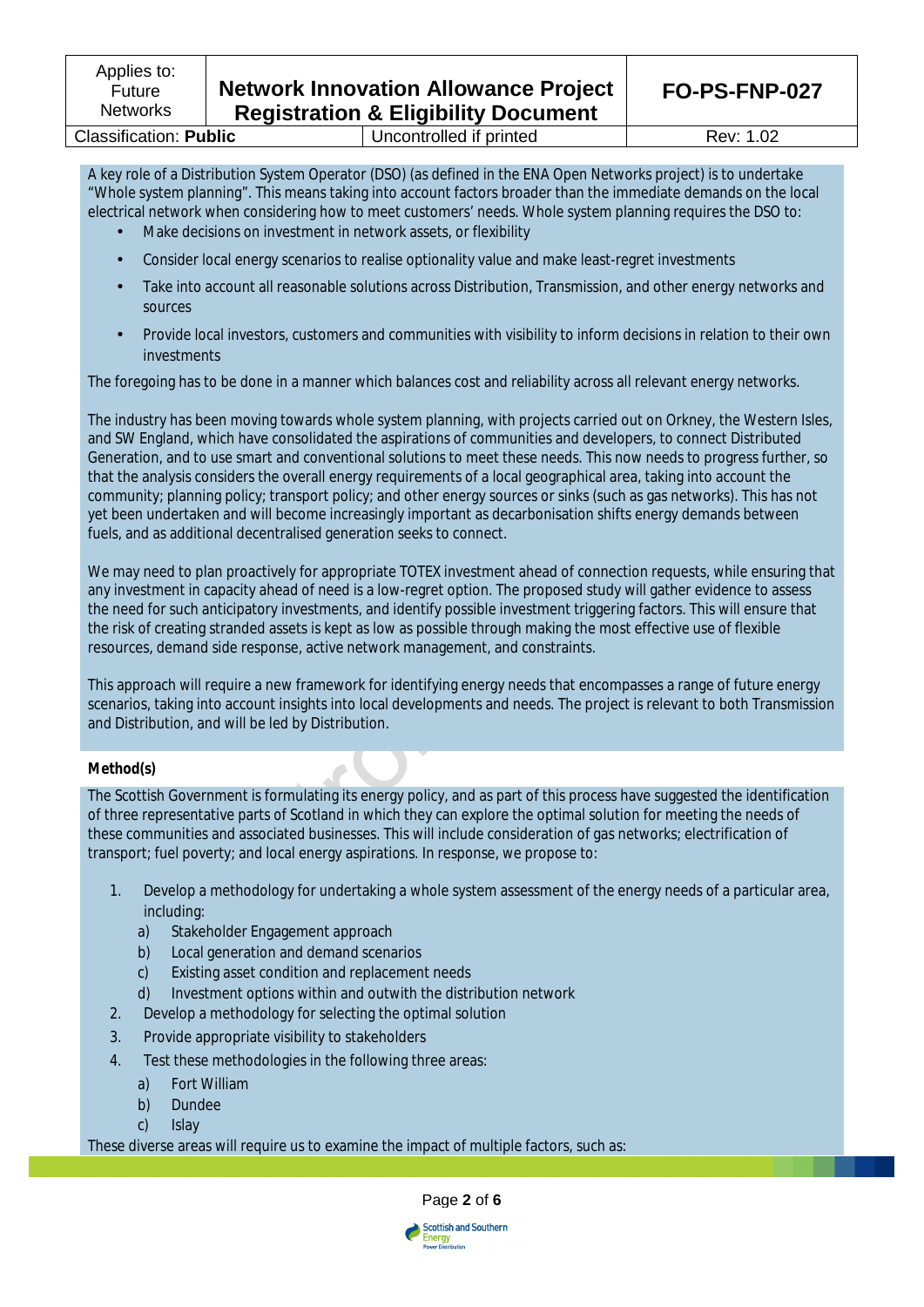- Extension (or contraction) of the gas network, altering electricity demand through gas substitution for heating; and the implications of this for network constraints
- Associated transmission constraint and adjacent distribution networks
- Resilience requirements, especially in areas with high dependence on electricity
- Local energy policies, aspirations, challenges and investments
- Expansion of small scale renewables, storage, co-generation and heat pumps
- The ability of local energy markets in a specific area (such as peer to peer energy trading) to alter patterns of supply and demand
- Uneven load growth in urban areas, with population shifts and new housing developments impacting specific areas, requiring a holistic view of energy supply and local development
- Our obligations to serve the entire community, including those in fuel poverty, using vulnerability mapping
- Impact of new central government encouragement and support for large and small scale battery storage
- Increasing uptake of EVs, including clustering effects, with a target date of 2040 recently announced for the withdrawal of petrol and diesel vehicles from the UK market and 2032 in Scotland
- Medium to long term national policy options, modelled according to National Grid's Future Energy Scenarios
- Continuing development of large scale, distribution-connected onshore renewable generation and the retirement of transmission-connected thermal generation

# **Scope**

The complete project will:

- Devise a methodology for local engagement that informs both the investment decisions of the DSO and of local decision-makers and other energy network owners to maximise the likelihood of investments and decisions that support an optimal whole system outcome
- Devise a methodology for whole-system energy scenario modelling which includes electricity, water and gas; distributed energy resources; EV uptake and other transport issues; housing and infrastructure development plans; and the Future Energy Scenarios
- Using the methodology, create a detailed, ground-up model of Generation and Demand growth scenarios from the present day to the year 2040, covering the distribution network served by specific Grid Supply Points in the three nominated areas of Scotland, from the Transmission/Distribution interface down to the 33kV level
- Look beyond the current project pipeline of development for each technology considered, by using the National Grid Future Energy Scenarios as the basis of longer term modelling
- Model the impact of the intentions and aspirations of wider local stakeholders, including the Scottish Government, local authorities and industries, and the wider communities within the areas concerned, especially the development of housing and infrastructure
- Assess the effects of developments such as Gas Distribution Network extension on power flows, power import/export at the T/D interface, system stability and balancing services; similarly, the effects of planned developments by other infrastructure providers such as water and telecoms utilities
- Overlay the results on our existing models of the network, and ask where flexible resources can be used. Use experience gained in previous projects (such as SAVE and NTVV), together with CMZ and Active Network Management deployments, to identify how these can provide option value and reduce total system costs over the range of future scenarios
- Develop a methodology for identifying the optimal holistic development strategy for the area concerned
- Identify the events and conditions which would trigger reinforcement investment and the optimum time to begin those investments in the four Future Energy Scenarios
- Assess the risks posed by increasing reliance on unconventional assets and virtual resources (such as aggregated demand response), to system stability and quality of service. Examine the failure modes and effects

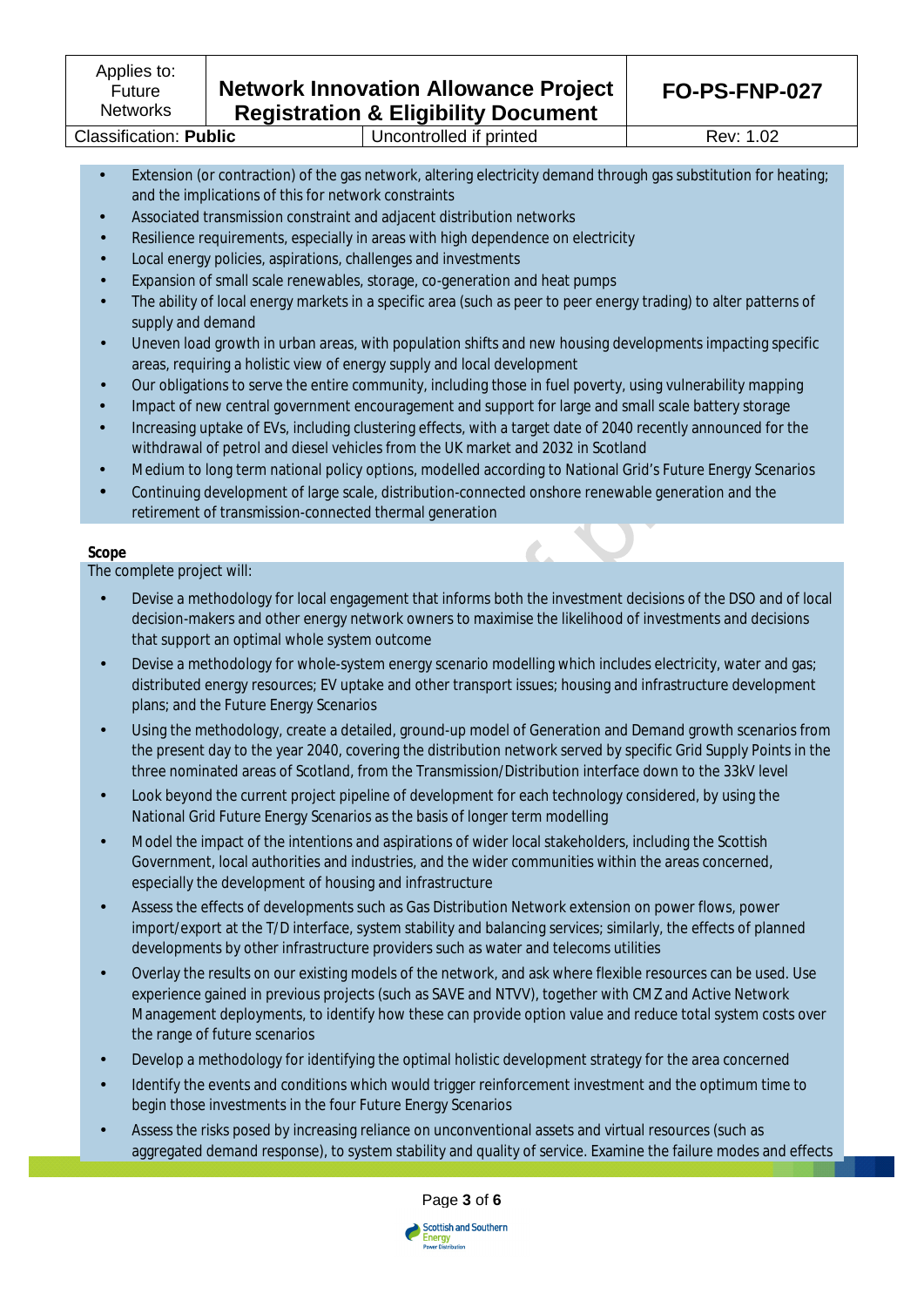of these resources, when used in combination with other assets in the three areas concerned

• Document the methodology used in the modelling so that it can be repeated in other areas and the models updated over time as changes occur

## **Objective(s)**

**1** Understand the possible patterns of change over a two-decade horizon in the distribution networks served by three GSPs in the nominated areas

**2** Create a whole system modelling methodology, and subsequently three specific area models, for anticipating the impact of these changes and the options for responding to them, in various local Future Energy Scenarios

**3** Demonstrate a methodology that allows the two-way transfer of knowledge and understanding between network operators and those that make investment decisions in the areas served by the network, to facilitate efficient whole system planning

**4** Apply learning from projects in other regions to assess their value for reducing overall system costs and risks in the three areas, and to identify investment triggers for network improvements

#### **Success Criteria**

- A whole-system methodology is developed which enables a ground-up model to be constructed of a distribution area, looking forward for 20 years or more, under various scenarios, which can inform investment planning and decision-making
- The scenario analysis allows the company to examine the scope for applying flexible and distributed energy resources to meet the new DSO responsibilities in the areas modelled
- Improved understanding is gained of whole-system factors including the extension of the gas supply network and other utility developments
- Acknowledgment from local decision makers of the value of the methodology in allowing them to make the best decisions from a whole system perspective
- Dissemination of the outputs to all stakeholders, with continuing engagement

# **Technology Readiness Level at Start Technology Readiness Level at Completion**

#### 1  $\sim$  3

**Project Partners and External Funding**

#### None

# **Potential for New Learning**

The full project adds to existing knowledge by:

- Delivering a new methodology for considering the whole energy system in a distribution area
- Exploring the options for a DSO to fulfill its responsibilities in the areas considered
- Developing strategies and planning tools useful to the DSO and other organisations for planning efficient network operations over the medium to long term
- Quantifying the value of flexible resources in particular regions and identifying the relevant investment triggers
- Providing a scenario-based planning tool which can be revised and updated going forward

### **Scale of Project**

Initially, three areas have been selected for study, offering different characteristics and challenges. Once the methodology has been developed, it can be used in any other area. The project will cover three areas, as this is considered to be the minimum necessary to properly evaluate the methodology.

#### **Geographical Area**

The study covers selected rural and urban areas in Scotland. Once the methodology is established, it can be applied



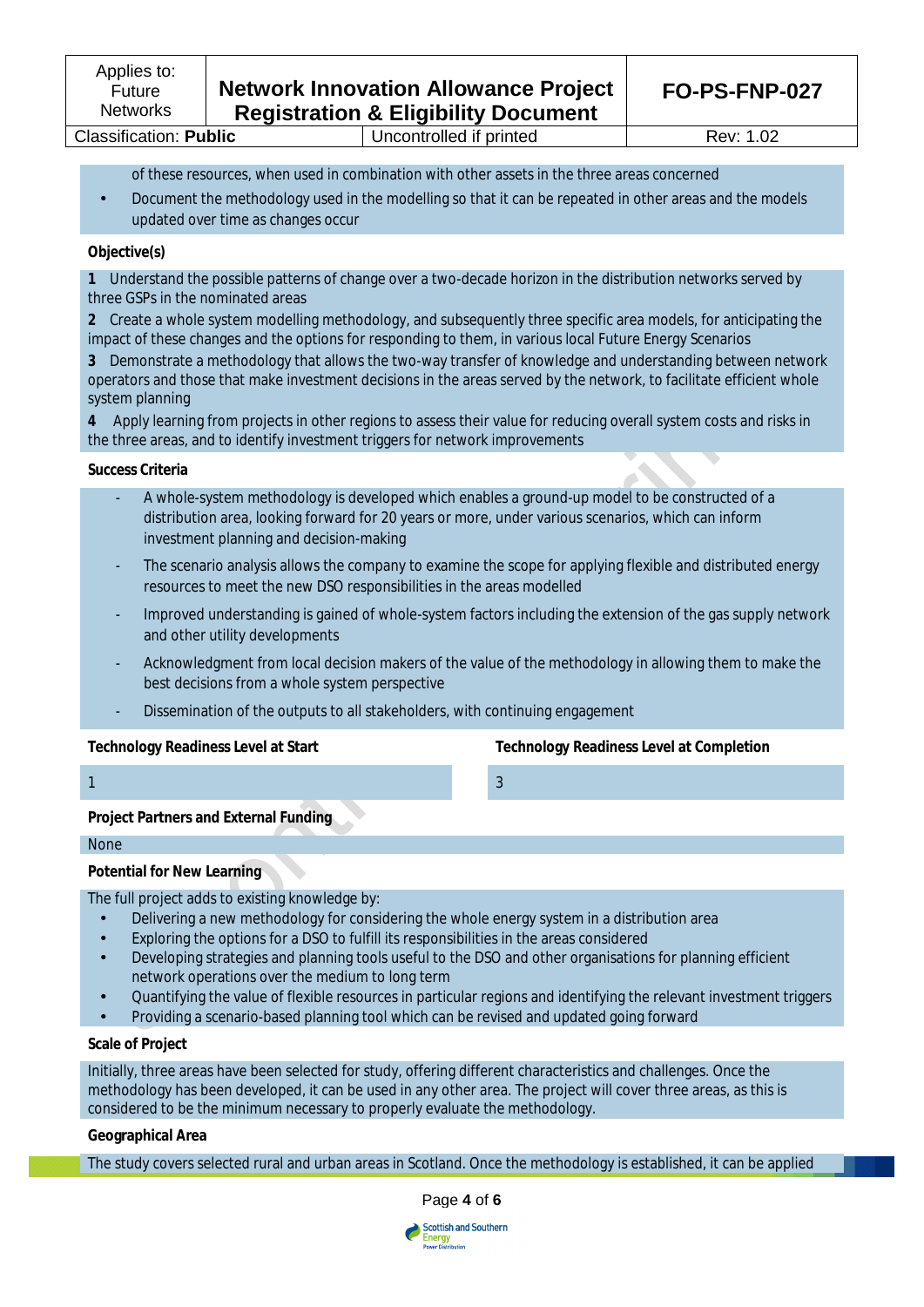#### anywhere.

**Revenue Allowed for in the RIIO Settlement** 

None

**Indicative Total NIA Project Expenditure**

£200k of which 90% (£180) is allowable NIA expenditure

# **Project Eligibility Assessment**

# **Specific Requirements 1**

**1a. A NIA Project must have the potential to have a Direct Impact on a Network Licensee's network or the operations of the System Operator and involve the Research, Development, or Demonstration of at least one of the following (please tick which applies):**

| A specific piece of new (i.e. unproven in GB, or where a Method has been trialled outside GB the<br>Network Licensee must justify repeating it as part of a Project) equipment (including control and<br>communications systems and software) |  |
|-----------------------------------------------------------------------------------------------------------------------------------------------------------------------------------------------------------------------------------------------|--|
| A specific novel arrangement or application of existing licensee equipment (including control and/or<br>communications systems and/or software)                                                                                               |  |
| A specific novel operational practice directly related to the operation of the Network Licensees System                                                                                                                                       |  |
| A specific novel commercial arrangement                                                                                                                                                                                                       |  |
|                                                                                                                                                                                                                                               |  |
| <b>Specific Requirements 2</b>                                                                                                                                                                                                                |  |
| 2a. Has the Potential to Develop Learning That Can be Applied by all Relevant Network Licensees                                                                                                                                               |  |
| Please answer one of the following:                                                                                                                                                                                                           |  |
| i) Please explain how the learning that will be generated could be used by relevant Network<br>Licenses.                                                                                                                                      |  |
| The study covers selected rural and urban areas in Scotland. Once the methodology is established, it can be applied by<br>networks anywhere within GB.                                                                                        |  |
| ii) Please describe what specific challenge identified in the Network Licensee's innovation strategy<br>that is being addressed by the Project.                                                                                               |  |
| 2b Is the default IPR position being applied?                                                                                                                                                                                                 |  |
| Yes                                                                                                                                                                                                                                           |  |
|                                                                                                                                                                                                                                               |  |
| <b>No</b>                                                                                                                                                                                                                                     |  |